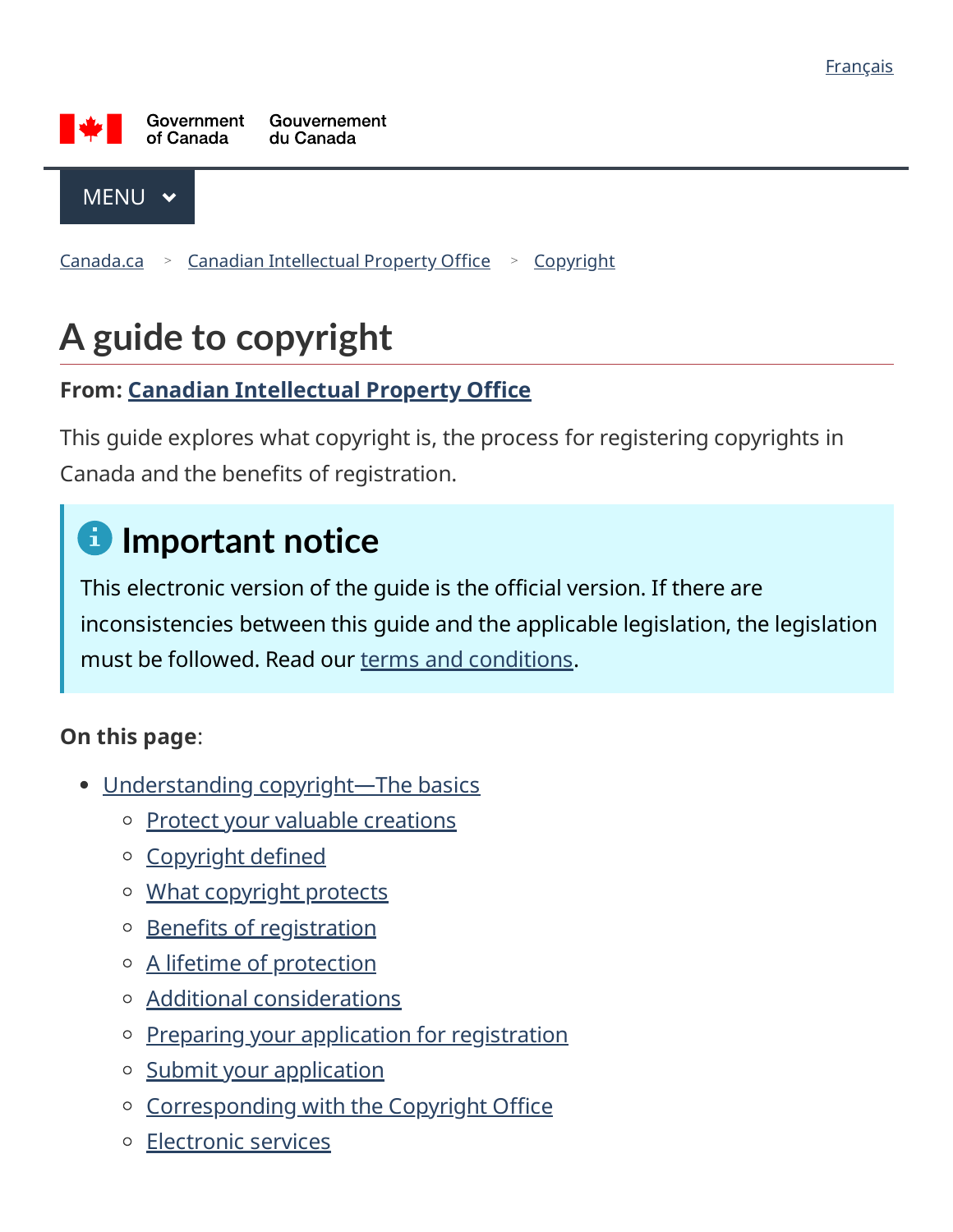- Copyright [information—Beyond](#page-13-0) the basics
	- o [Indicating](#page-13-1) copyright
	- o Changes to the Register of [Copyrights](#page-13-2)
	- [Assignments](#page-14-0) and licences
	- Additional contacts and [information](#page-14-1)
- [Frequently](#page-16-0) Asked Questions (FAQ)

## **[Glossary](https://www.ic.gc.ca/eic/site/cipointernet-internetopic.nsf/eng/wr00837.html)**

# <span id="page-1-0"></span>**Understanding copyright—The basics**

Although this guide is not a complete text on law regarding copyright, we have designed it as an introduction to copyright and copyright registration.

# <span id="page-1-1"></span>**Protect your valuable creations**

A poem, painting, musical score, performer's performance, computer program all are valuable creations, although perhaps no one can measure their worth. Some works may earn a lot of money in the marketplace, while others earn none at all.

Regardless of their merit or commercial value, Canadian law protects all original creative works, provided the conditions set out in the *Copyright Act* have been met. This means that if you own the copyright to a poem, song or other original work, you have rights that are protected.

Simply put, the Act prohibits others from copying your work without your permission. Its purpose is to protect copyright owners while promoting creativity and the orderly exchange of ideas.

# <span id="page-1-2"></span>**Copyright defined**

In the simplest terms, "copyright" means "the right to copy." In general, copyright means the sole right to produce or reproduce a work or a substantial part of it in any form. It includes the right to perform the work or any substantial part of it or,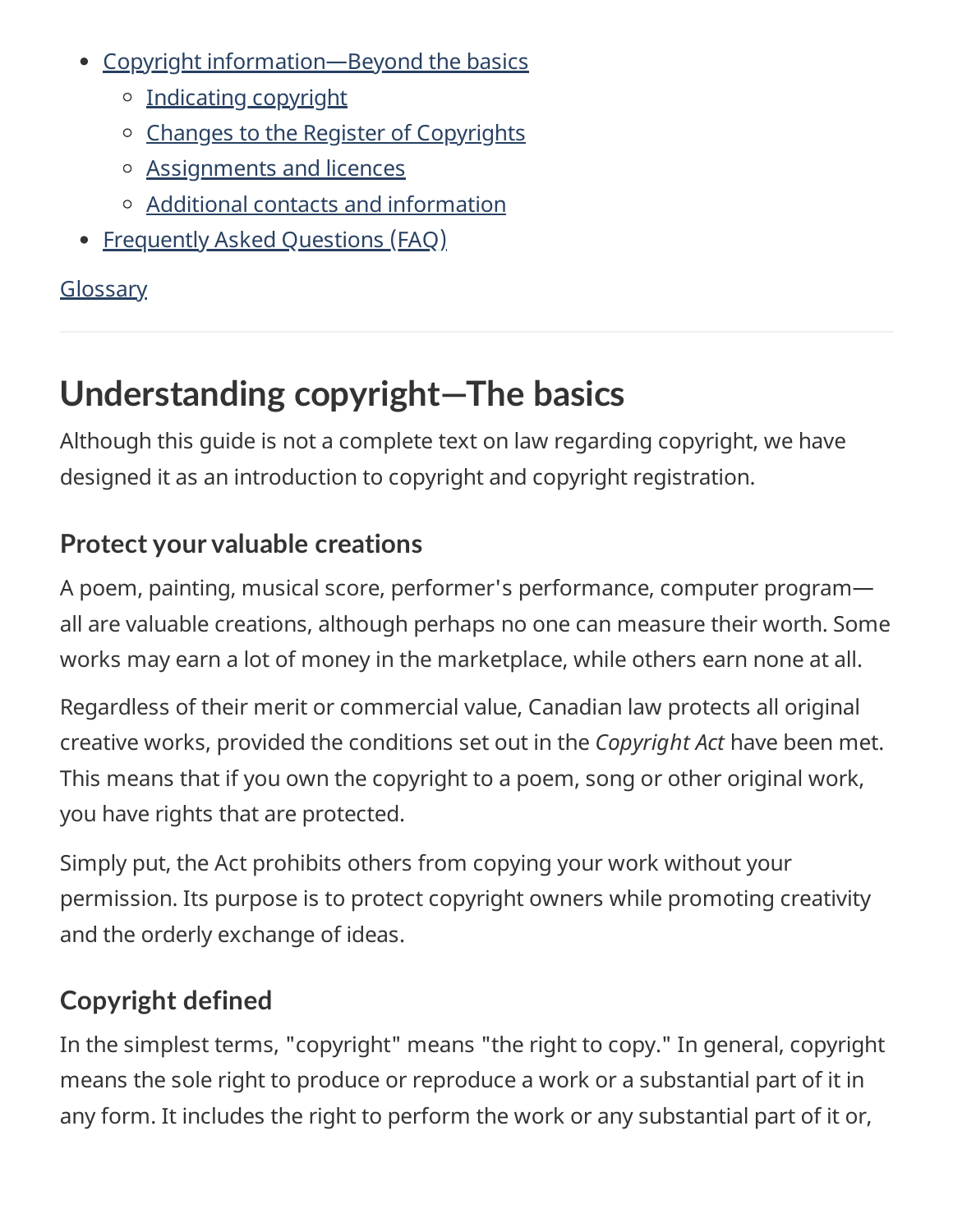in the case of a lecture, to deliver it. If the work is unpublished, copyright includes the right to publish the work or any substantial part of it.

Copyright also applies to performers' performances, sound recordings and communication signals, though the applicable rights may differ somewhat. For example, the copyright in a sound recording consists of the sole right to publish the sound recording for the first time, to reproduce it in any material form, to rent it out and to authorize any such acts.

People occasionally confuse copyrights with patents, trademarks, industrial designs and integrated circuit topographies. Like copyright, these others are rights granted for intellectual creativity and are forms of IP. However, there are important differences:

- **Copyright** provides protection for literary, artistic, dramatic or musical works (including computer programs) and other subject-matter known as performer's performances, sound recordings and communication signals.
- **Patents** cover new and useful inventions (product, composition, machine, process) or any new and useful improvement to an existing invention.
- **Trademarks** may be one or a combination of words, sounds or designs used to distinguish the goods or services of one person or organization from those of others.
- **Industrial designs** are the visual features of shape, configuration, pattern or ornament, or any combination of these features applied to a finished article.
- **Integrated circuit topographies** are the three-dimensional configurations of electronic circuits embodied in integrated circuit products or layout designs.

# <span id="page-2-0"></span>**What copyright protects**

Copyright applies to all original literary, dramatic, musical and artistic works provided the conditions set out in the *Copyright Act* have been met. Each of these general categories covers a wide range of creations, including:

literary works such as books, pamphlets, computer programs and other works consisting of text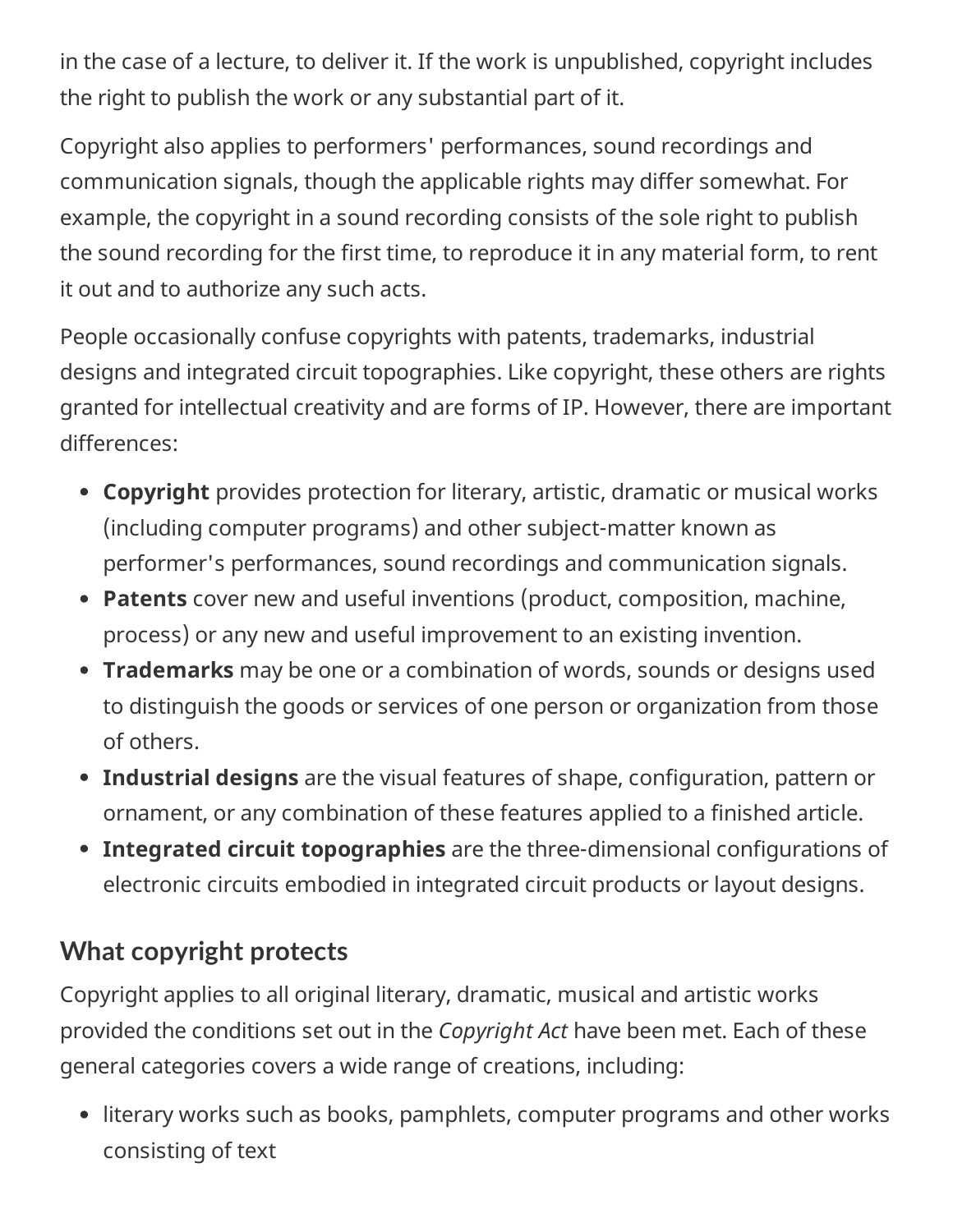- dramatic works such as motion picture films, plays, screenplays and scripts
- musical works such as compositions with or without words
- artistic works such as paintings, drawings, maps, photographs, sculptures and plans

Copyright also applies to other subject-matter consisting of:

- performers' performances, meaning any of the following:
	- $\circ$  a performance of an artistic, dramatic or musical work, whether or not the work was previously recorded and whether or not the work's term of copyright protection has expired
	- $\circ$  a recitation or reading of a literary work, whether or not the work's term of copyright protection has expired
	- $\circ$  an improvisation of a dramatic, musical or literary work, whether or not the improvised work is based on a pre-existing work
- sound recordings, meaning recordings consisting of sounds, whether or not a performance of a work, but excluding any soundtrack of a cinematographic work where it accompanies the cinematographic work
- communication signals, meaning radio waves transmitted through space without any artificial guide, for reception by the public

## **The conditions for copyright**

#### **Works**

Copyright applies to every original literary, dramatic, musical and artistic work where the author was at the date of the making of the work a citizen or subject of, or a person ordinarily resident in, Canada or some other treaty country. (A treaty country is defined as a Berne Convention country, a Universal Copyright Convention country or a World Trade Organization [WTO] member.)

Copyright also applies when a work is first published in a treaty country even if the author was not a citizen or subject of, or a person ordinarily resident in, Canada or some other treaty country. The Minister may also extend protection to other countries that are not treaty countries by way of notice in the *[Canada](http://www.gazette.gc.ca/gazette/home-accueil-eng.php) Gazette*.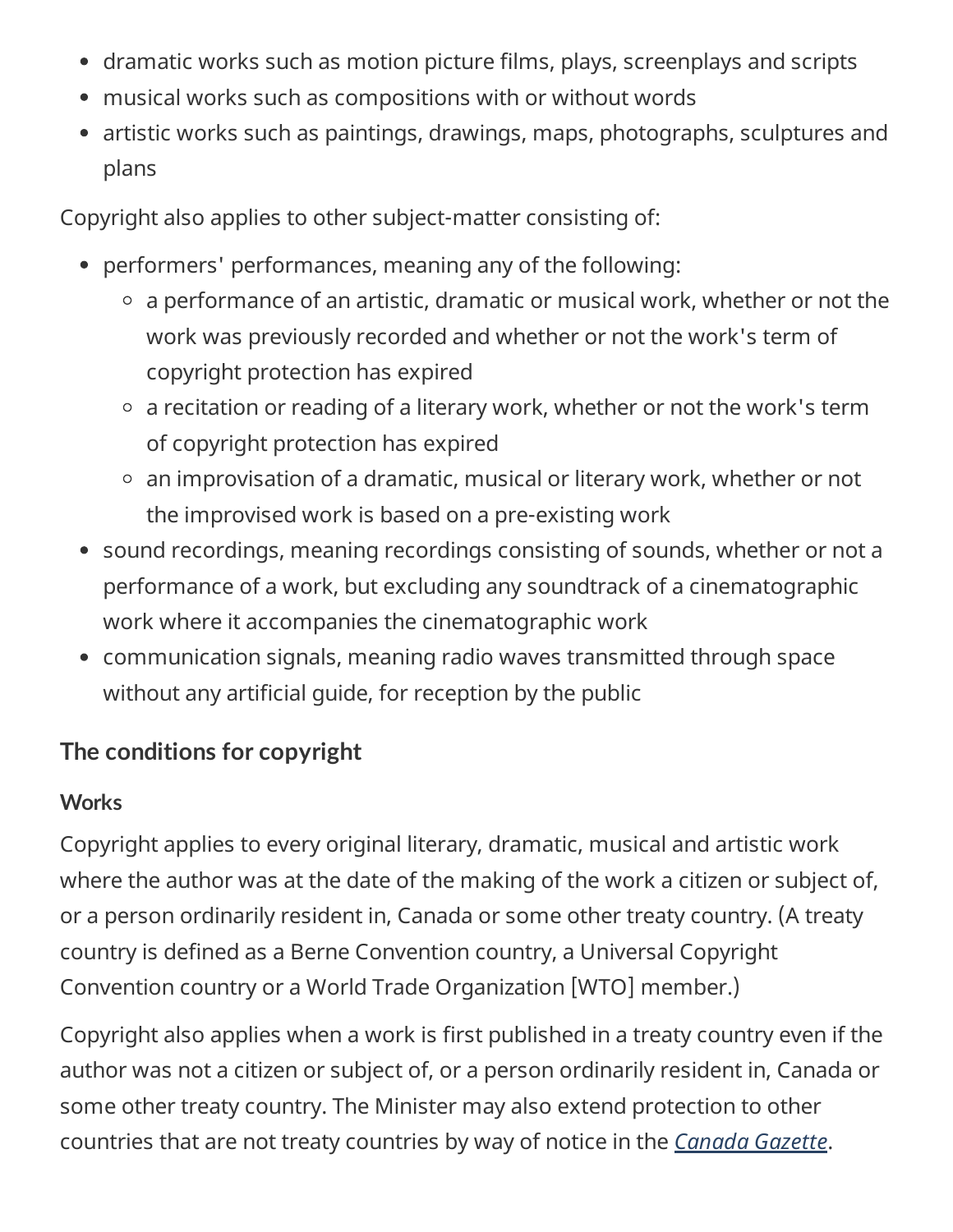#### **Subject-matter other than works**

#### Performers' performances

Copyright applies to a performer's performance if it takes place in Canada or a Rome Convention country, or if it is embodied in a sound recording whose maker is a citizen or permanent resident of Canada or a Rome Convention country. If the maker of the sound recording is a corporation, it must have its headquarters in Canada or a Rome Convention country.

Copyright also applies if the performance is embodied in a sound recording whose first publication occurred in Canada or a Rome Convention country, or if the performer's performance is transmitted by a communication signal broadcast from Canada or a Rome Convention country by a broadcaster that has its headquarters in the country of broadcast.

#### Sound recordings

The maker of a sound recording has a copyright in the sound recording if at the date of the first recording the maker is a citizen or permanent resident of Canada, a Berne Convention country, a Rome Convention country or a WTO member. If the maker of the sound recording is a corporation, it must have its headquarters in one of these countries. Copyright also applies if the sound recording is first published in one of those countries.

#### Communication signals

A broadcaster has a copyright in the communication signal that it broadcasts if it has its headquarters in Canada, in a country that is a WTO member or in a Rome Convention country and broadcasts the communication signal from that country.

## <span id="page-4-0"></span>**Benefits of registration**

The *Copyright Act* states that a certificate of registration of copyright is evidence that copyright exists and that the person registered is the owner of the copyright. However, the Copyright Office is not responsible for policing or checking on registered works and how people use them. It also cannot guarantee that the legitimacy of ownership or the originality of a work will never be questioned.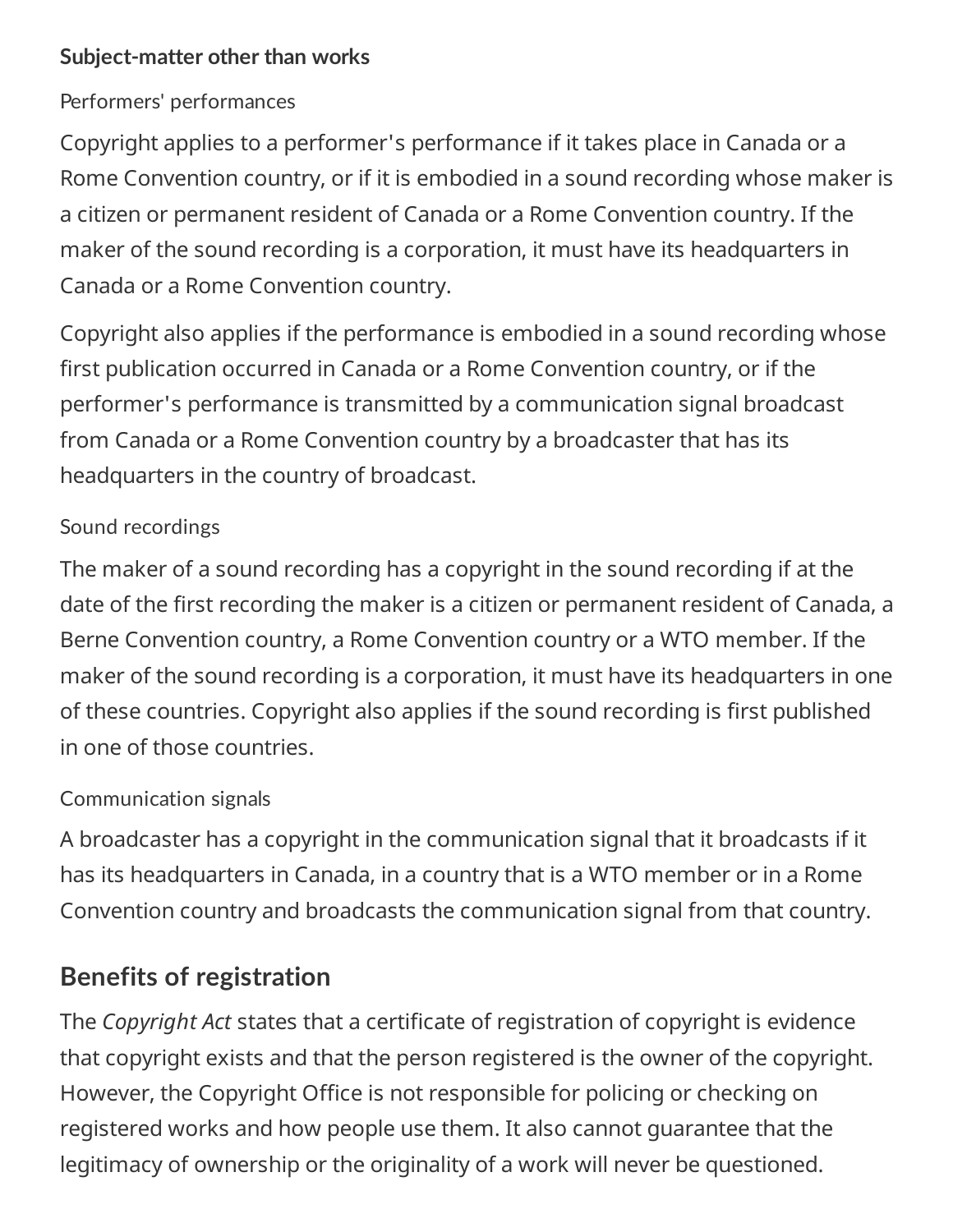## <span id="page-5-0"></span>**A lifetime of protection**

Generally, copyright lasts for the life of the author, the remainder of the calendar year in which the author dies, and for 50 years following the end of that calendar year. Therefore, protection will expire on December 31 of the 50th year after the author dies.

We discuss a few exceptions below, but other exceptions exist. If you need clarity about the term of copyright in a particular work, you should seek the services of a legal professional knowledgeable in the area of intellectual property.

# **Works of Crown copyright**

Crown copyright applies to government publications (thus, created for or published by the Crown). Copyright in these works lasts for the remainder of the calendar year in which the work is first published, and for 50 years after that.

## **Joint authorship**

In the case of a work that has more than one author, the copyright will last for the remainder of the calendar year in which the last author dies, and for 50 years after that.

## **Unknown author**

In the case of a work where the identity of the author is unknown, copyright in the work exists for whichever is the earlier of:

- the remainder of the calendar year of the first publication of the work plus 50 years, or
- the remainder of the calendar year of the making of the work plus 75 years.

## **Posthumous works**

These are literary, dramatic or musical works, or engravings protected by copyright that have not been published, performed in public or communicated to the public by telecommunication during the author's lifetime.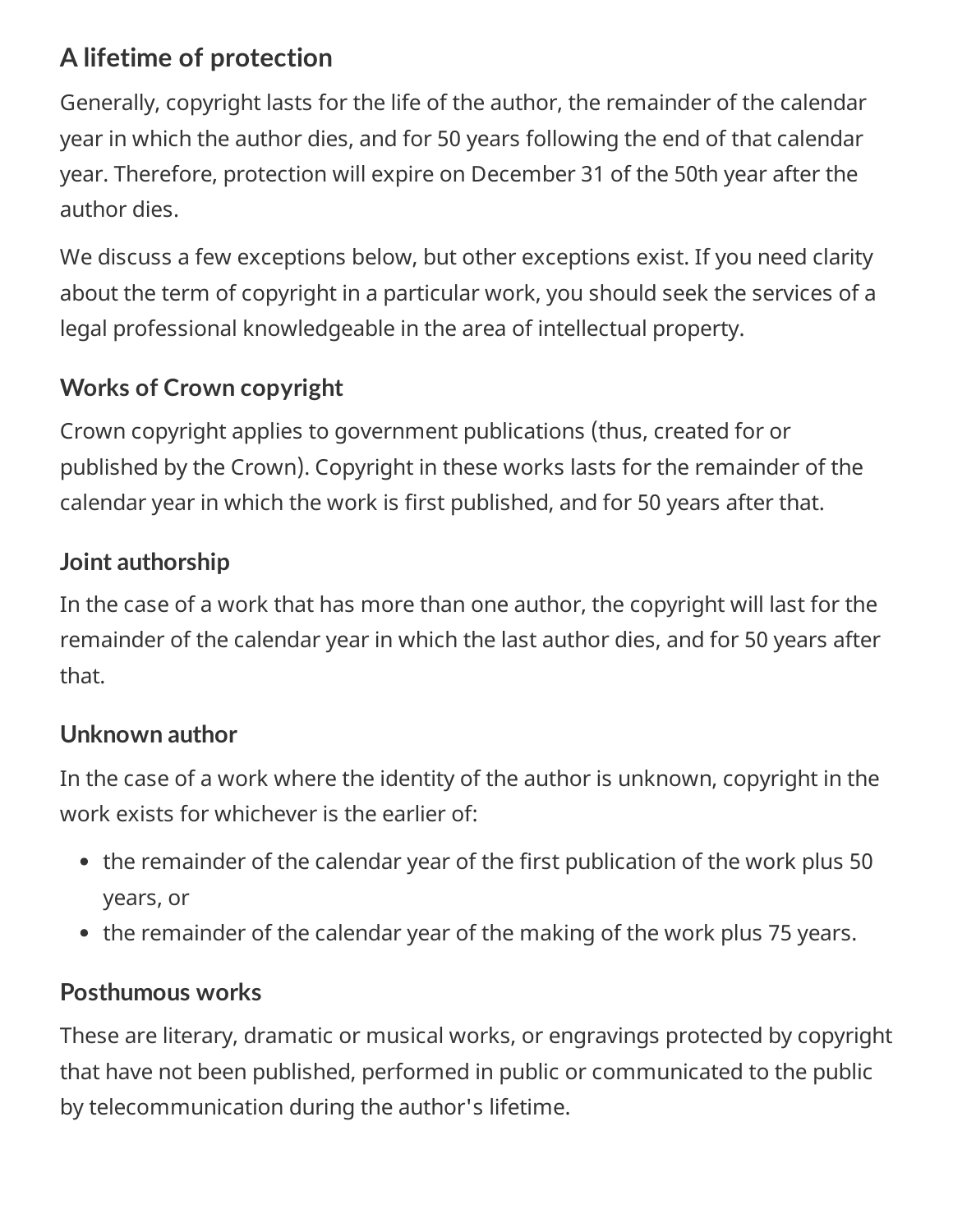Please see section 7 of the *[Copyright](http://laws-lois.justice.gc.ca/eng/acts/C-42/page-3.html#s-7) Act* for details regarding the term of copyright for such works.

### **Subject-matter other than works**

#### **Performers' performances**

Copyright lasts until the end of 50 years after the end of the calendar year in which the performance occurs. If the performance is embodied in a sound recording before the copyright expires, the copyright continues for 50 years after the end of the calendar year in which the performance is first recorded. If the sound recording is published before the copyright expires, the copyright continues until 50 years after the end of the calendar year in which the first publication occurs or 99 years after the end of the calendar year in which the performance occurs, whichever is earlier.

#### **Sound recordings**

Copyright lasts until 50 years after the end of the calendar year in which the work was first recorded. If the sound recording is published before the copyright expires, the copyright continues for 50 years after the end of the calendar year in which the first publication occurs.

#### **Communication signals**

Copyright lasts until 50 years after the end of the calendar year in which the signal was broadcast.

# <span id="page-6-0"></span>**Additional considerations**

The Copyright Office can provide you with the basic information you need to file an application for registration of copyright. However, we cannot prepare your application, interpret the *Copyright Act* or the *Copyright Regulations* for you, or assist you in any matters other than registration or the use of our records. You should consult an intellectual property lawyer for legal advice.

## **Search the Copyrights Database online**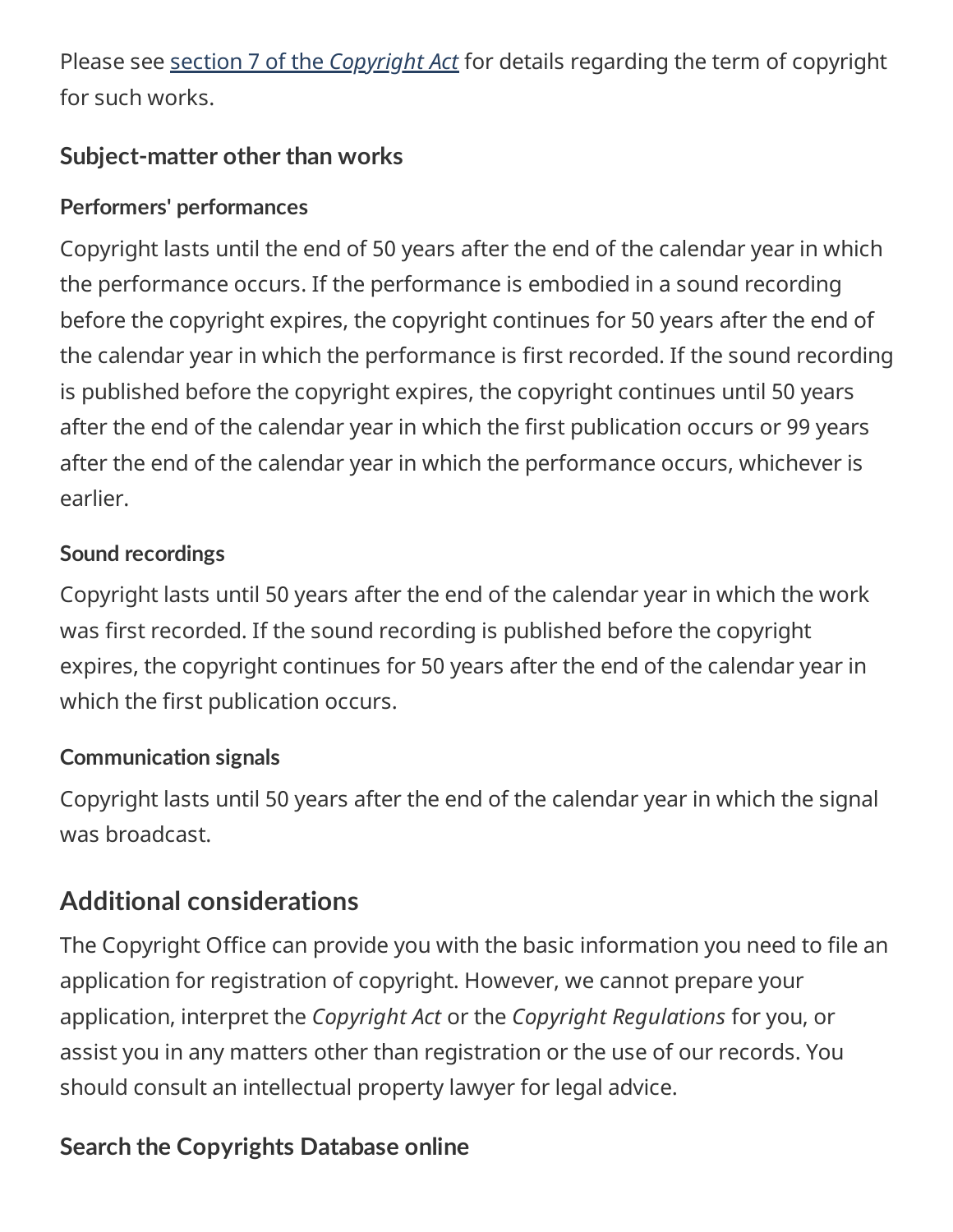You may search the records of the Copyright Office for information such as copyright owners' names and changes to ownership. You can also search the [Copyrights](http://www.ic.gc.ca/app/opic-cipo/cpyrghts/dsplySrch.do?lang=eng) Database, free of charge, for all Canadian copyrights registered as of October 1991.

You can search by author name, category, country of publication, owner/assignee name, registration number, title and year of publication.

## **Search at the Copyright Office**

If you are searching for copyright registrations dating back to 1841, including copyrights registered prior to 1991 that are not accessible online, you may wish to visit the Client [Service](https://www.ic.gc.ca/eic/site/cipointernet-internetopic.nsf/eng/wr00006.html) Centre, where these records are stored.

## <span id="page-7-0"></span>**Preparing your application for registration**

#### **Application forms**

You can obtain application forms [online,](https://www.ic.gc.ca/eic/site/cipointernet-internetopic.nsf/eng/h_wr00021.html) at the Client [Service](https://www.ic.gc.ca/eic/site/cipointernet-internetopic.nsf/eng/wr00006.html) Centre or from a regional Innovation, Science and Economic Development Canada office. You can file your application electronically, by mail or by facsimile.

You can obtain a registration of copyright by filing an application accompanied by the appropriate [fee](https://www.ic.gc.ca/eic/site/cipointernet-internetopic.nsf/eng/wr00091.html).

Please do not send a copy of your work with the application. The Copyright Office does not review or assess works in any way.

#### **Works**

The following information is required in an application to register the copyright in a work.

#### **Title of the work**

The title must identify a single work. If the work is published in a series of books or parts, as in the case of an encyclopedia, a single application for the whole work is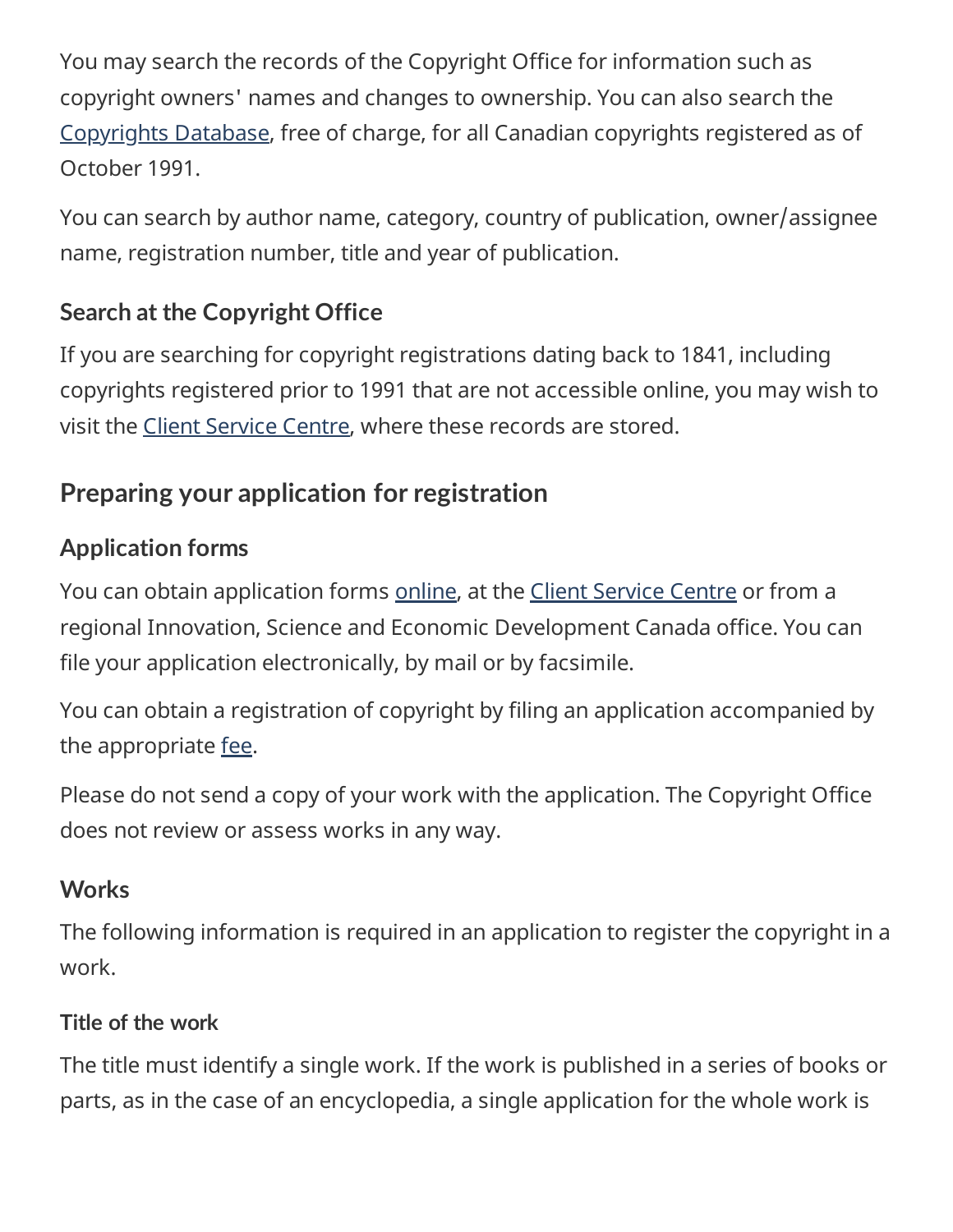sufficient. Do not include descriptive matter that does not constitute a part of the title.

#### **Category of the work**

**Literary** — These are works consisting of text, including books, pamphlets, lectures (address, speech, sermon, etc.), tables and translations. Computer programs are also included in this category.

**Note**: Textual works in which a scenic arrangement or acting form is fixed in writing (e.g., a screenplay) fall within the dramatic category.

**Musical** — These include any work of music or musical composition with or without words, including compilations of musical works.

**Artistic** — These include paintings, drawings, maps, charts, plans, photographs (photo-lithograph and any work expressed by any process akin to photography), engravings (etchings, lithographs, woodcuts, prints and other similar works), illustrations, sketches, sculptures (a cast or model), works of artistic craftsmanship, architectural works (meaning buildings or structures or any model of a building or structure) and compilations of artistic works.

**Dramatic** — These include any piece for recitation, choreographic work or mime, where the scenic arrangement or acting form is fixed in writing or otherwise. This category also includes cinematographic works (having dramatic character or not) and compilations of dramatic works. Examples of dramatic works are screenplays, scripts, plays and motion picture films.

**Note**: A compilation is a work resulting from the selection or arrangement of literary, dramatic, musical or artistic works or parts thereof, or a work resulting from the selection or arrangement of data. Also, a compilation containing two or more of the categories of literary, dramatic, musical or artistic works is considered a compilation of the category making up the most substantial part of the compilation.

#### **Publication**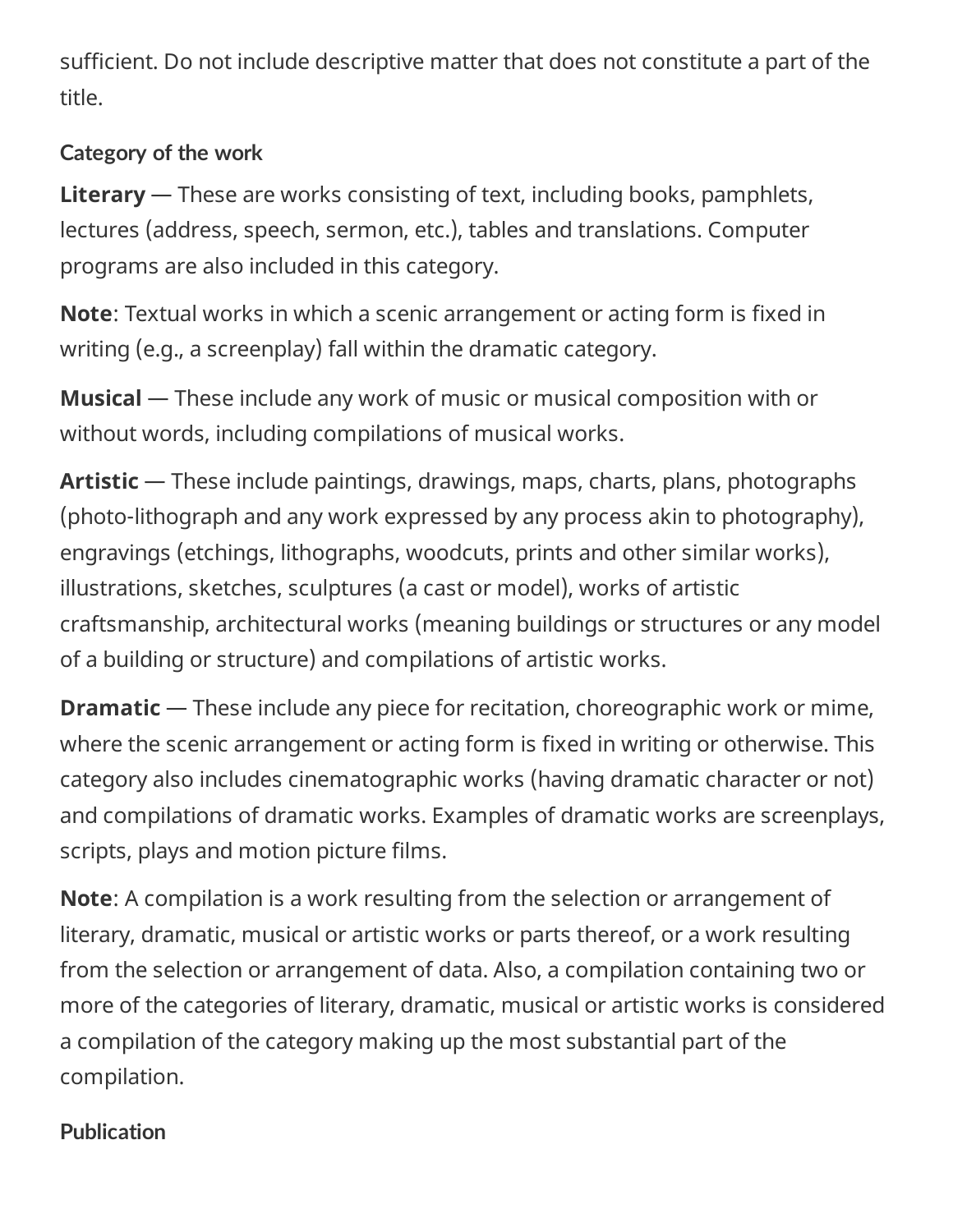If a work is published, the date and place of first publication are required. Publication means making copies of a work available to the public, constructing an architectural work (building or structure or any model of a building or structure), and incorporating an artistic work into an architectural work.

The following do not constitute publication:

- distribution of photographs/engravings of sculptures or architectural works
- exhibition in public of an artistic work
- performance of a literary, dramatic, musical or artistic work in public
- communication of a literary, dramatic, musical or artistic work to the public by telecommunication

#### **Owner**

You must include the name and complete mailing address of the owner of the copyright. If there is more than one owner, you can include additional names and addresses.

The copyright owner is usually the author of the work, the employer of the author or any other person (individual or other legal entity) that has obtained ownership through a transfer of ownership such as an assignment.

#### **Author**

You must include the name of the author of the work. The individual who created the work should be named as author, except in the case of a photograph created prior to November 7, 2012, where the author can be an individual or some other legal entity.

The complete mailing address of the author is optional. If there is more than one author, you can include additional names and addresses.

If the author is deceased, you should provide the date of death, if it is known.

#### **Declaration**

Your application must contain a declaration that the applicant is the author of the work, the owner of the copyright in the work, an assignee of the copyright, or a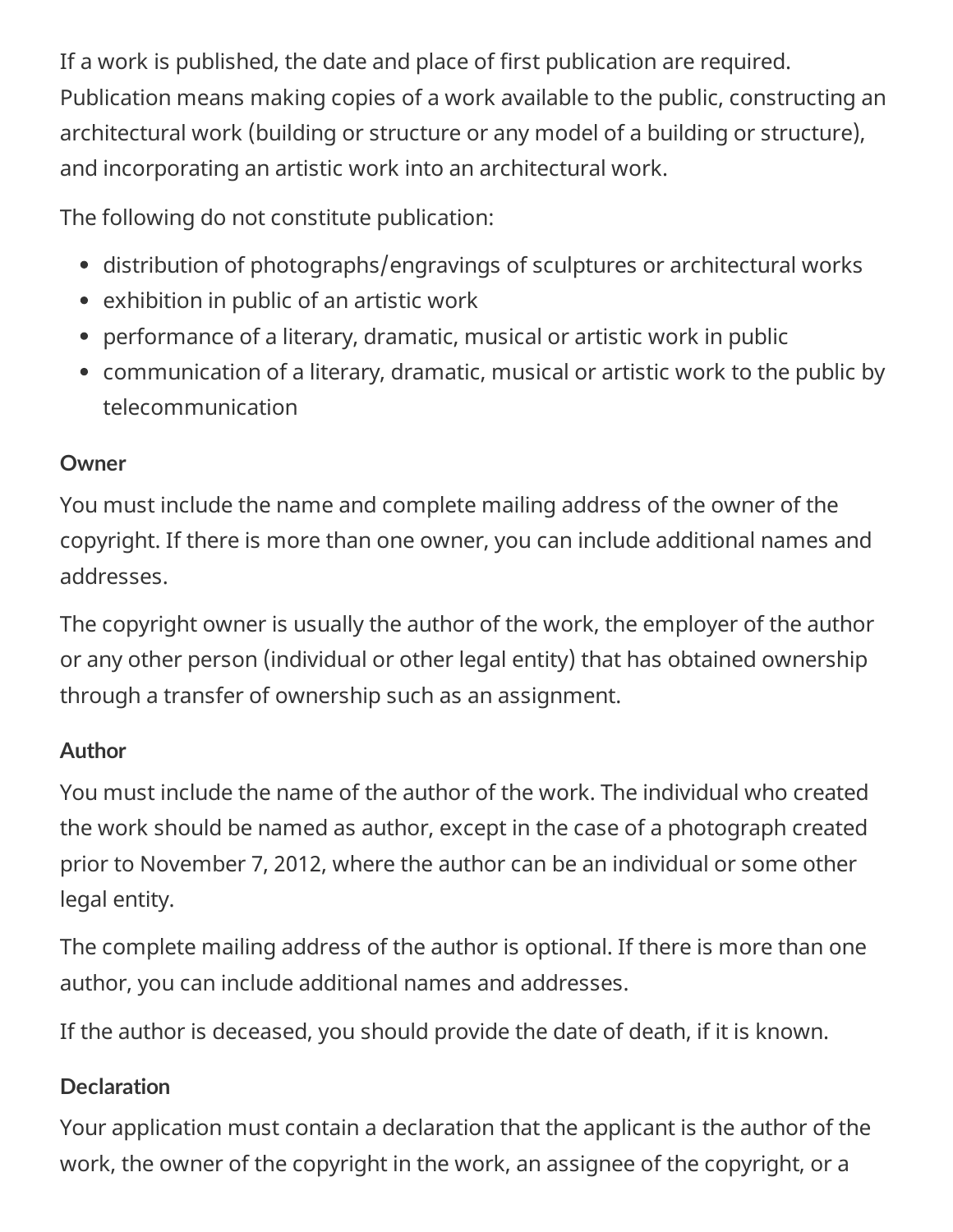person to whom an interest in the copyright has been granted by licence.

#### **Subject-matter other than works**

The following information is required in an application to register the copyright in a performer's performance, sound recording or communication signal.

#### **Title of the subject-matter**

The application must relate to the registration of only one performer's performance, sound recording or communication signal.

#### **Type of subject-matter**

The application must relate to a performer's performance, sound recording or communication signal.

**Performer's performance** means any of the following when done by a performer:

- performance of an artistic, dramatic or musical work, whether or not the work was previously fixed, and whether or not the work's term of copyright protection has expired
- recitation or reading of a literary work, whether or not the work's term of copyright protection has expired
- improvisation of a dramatic, musical or literary work, whether or not the improvised work is based on a pre-existing work

**Sound recording** means a recording consisting of sounds, whether or not a performance of a work, but excludes any soundtrack of a cinematographic work where it accompanies the cinematographic work.

**Communication signal** means radio waves transmitted through space without any artificial guide, for reception by the public.

For a performer's performance, the date of its first fixation in a sound recording or the date of its first performance if not fixed is required. For a sound recording, the date of its first fixation is required, and for a communication signal, the date of broadcast is required.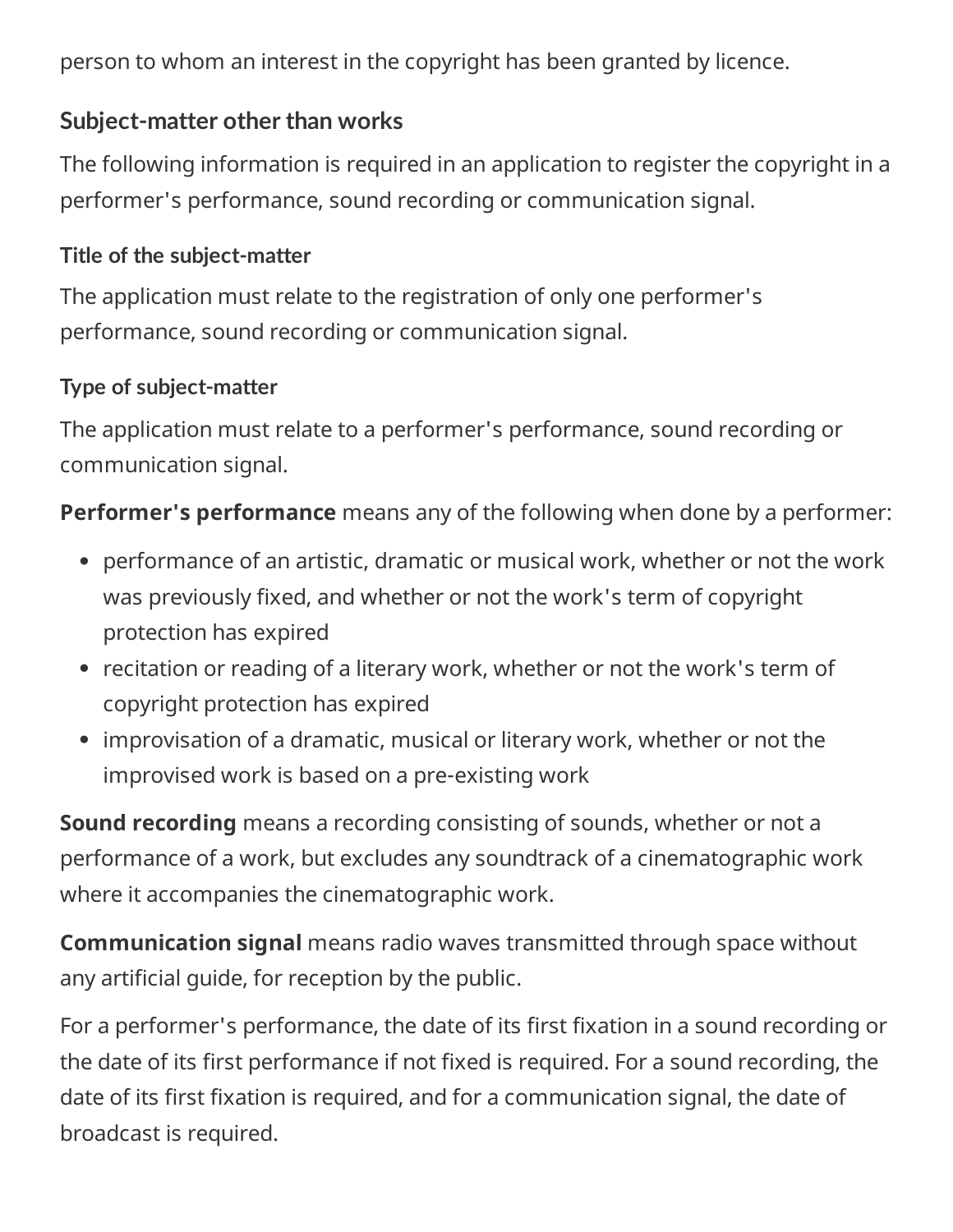#### **Owner**

You must include the name and complete mailing address of the owner of the copyright. If there is more than one owner, you can include additional names and addresses.

The copyright owner is usually the performer in the case of a performer's performance, the maker in the case of a sound recording (person by whom the arrangements necessary for the first fixation of the sounds are undertaken), the broadcaster who broadcasts the communication signal in the case of a communication signal, or any other person who has obtained ownership through a transfer of ownership such as an assignment.

#### **Declaration**

An application for registration of a copyright in a performer's performance, sound recording or communication signal must contain a declaration that the applicant is the owner of the copyright in the subject-matter, an assignee of the copyright, or a person to whom an interest in the copyright has been granted by licence.

#### **Fees**

Depending on whether the application is filed electronically, by mail or by facsimile, you can make your payment by credit card (VISA, MasterCard or American Express), deposit account, postal money order or cheque payable in Canadian dollars to the Receiver General for Canada. Do not add federal and provincial taxes.

Visit our fees [page](https://www.ic.gc.ca/eic/site/cipointernet-internetopic.nsf/eng/wr00091.html) for details or contact our Client [Service](https://www.ic.gc.ca/eic/site/cipointernet-internetopic.nsf/eng/wr00006.html) Centre.

**Note**: Fees will not be refunded once the application is received by CIPO. Once you have registered a copyright, no further fees are required to maintain the registration.

# <span id="page-11-0"></span>**Submit your application**

We encourage you to submit your application for [registration](https://www.ic.gc.ca/eic/site/cipointernet-internetopic.nsf/eng/h_wr00021.html) online (at a reduced fee). You may also send your completed application by mail or by facsimile to the Copyright Office.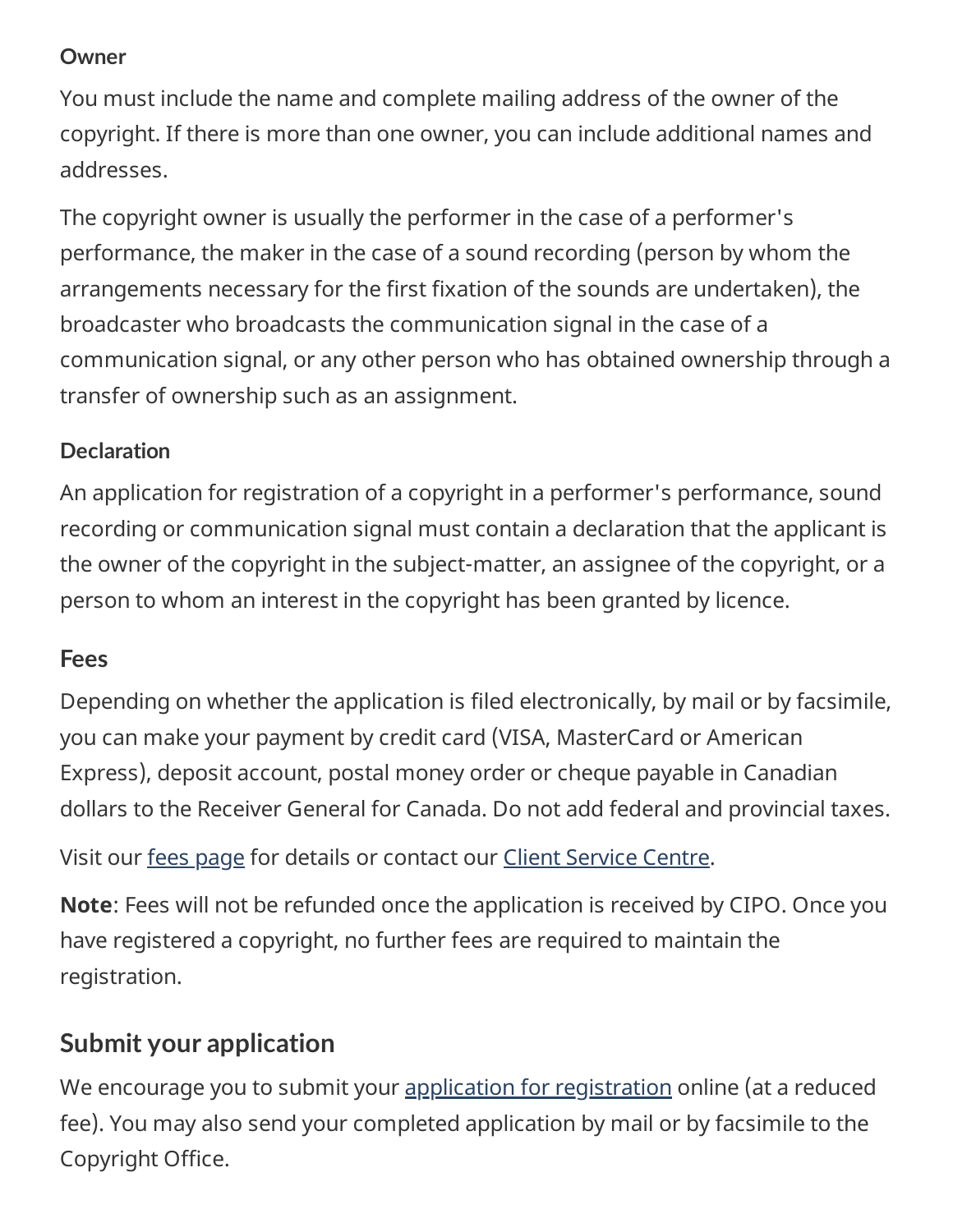# <span id="page-12-0"></span>**Corresponding with the Copyright Office**

Business with the Copyright Office is normally done in writing. Address all correspondence to:

Office of the Commissioner of Patents Copyright Office Canadian Intellectual Property Office Innovation, Science and Economic Development Canada Place du Portage I 50 Victoria Street Gatineau QC K1A 0C9 **Fax**: 819-953-CIPO (2476)

Visit our [correspondence](https://www.ic.gc.ca/eic/site/cipointernet-internetopic.nsf/eng/wr00633.html) procedures page for more information.

If you are enquiring about the status of a pending application, please provide the application number, name of the owner(s) and title of the work. If you hire an agent, you should conduct all correspondence through that agent.

The Copyright Office will respond to all general enquiries, but cannot:

- advise you whether to file an application
- tell you whether your copyright meets registration criteria prior to the filing of your application
- advise you about possible infringement of copyright
- provide any other legal advice

## <span id="page-12-1"></span>**Electronic services**

Through our website, you can:

- file an application for registration of copyright at a reduced fee
- file a request for registration of an assignment or licence
- request a certificate of correction
- order copies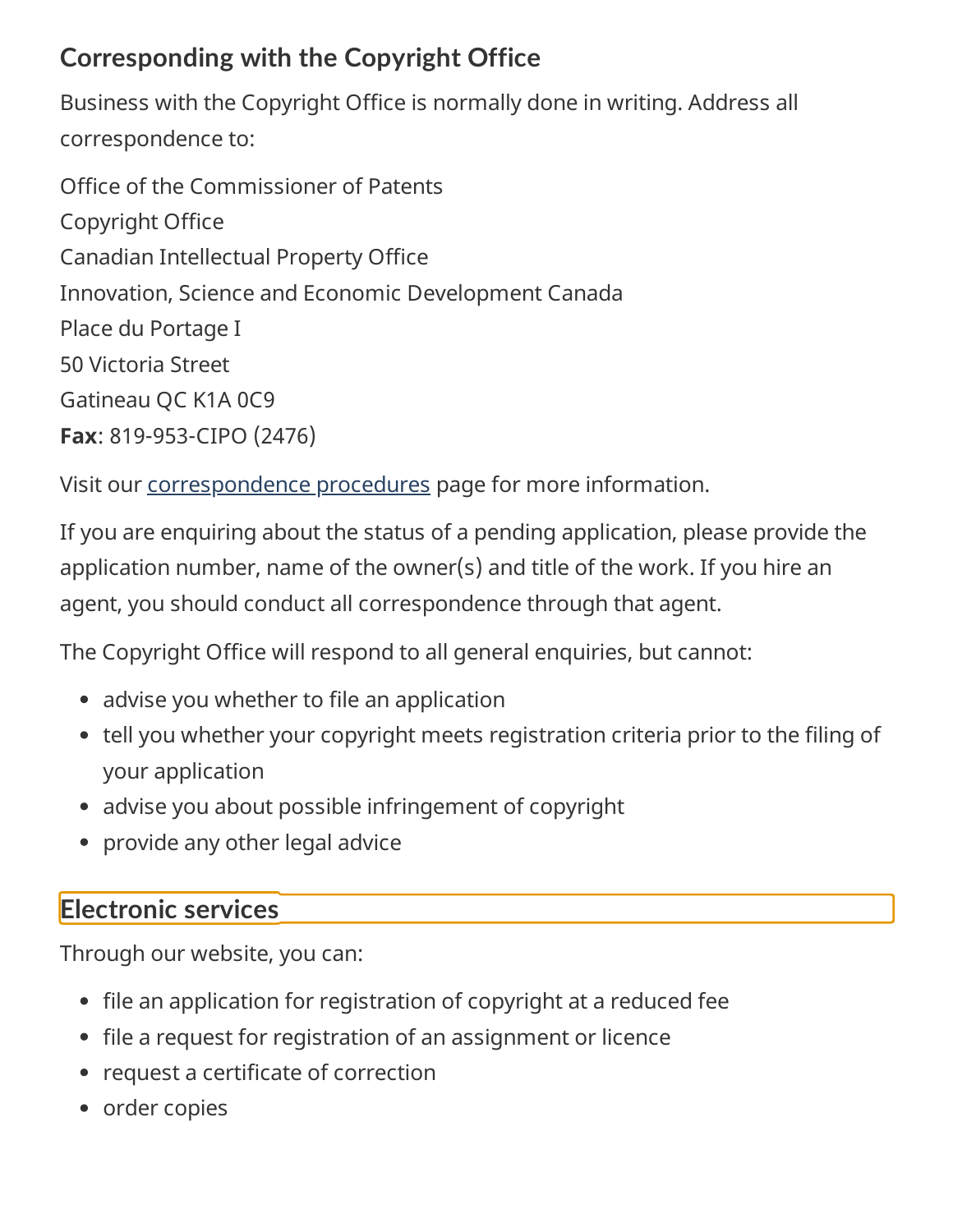Visit our [forms](https://www.ic.gc.ca/eic/site/cipointernet-internetopic.nsf/eng/h_wr00021.html) page to request these services online or to access forms you can complete and send by regular mail or by facsimile.

# <span id="page-13-0"></span>**Copyright information—Beyond the basics**

# **Anonymity**

If you are the author of the work as well as the owner of the copyright of the work, and you wish to remain anonymous, you may use a pseudonym in place of your name. Note that you must still include a complete mailing address.

If you have any questions or need clarity on the use of a pseudonym, you should seek the services of a legal professional in the area of intellectual property.

# <span id="page-13-1"></span>**Indicating copyright**

Marking a work with the copyright symbol is not mandatory under Canadian copyright law but some other countries do require it. The marking consists of the symbol ©, the name of the copyright owner and the year of first publication.

Marking a work with this symbol serves as a general reminder to everyone that the work is protected by copyright. You can use this symbol even if the work is not registered.

# <span id="page-13-2"></span>**Changes to the Register of Copyrights**

The Federal Court of Canada may on request by the Registrar of Copyrights or any interested person order a rectification (correction) of the Register.

## **Changes of address**

The Copyright Office cannot change addresses in the Register of Copyrights. However, we will note any changes brought to our attention on the file and this information will be available to those searching the Copyrights Database.

## **Clerical errors**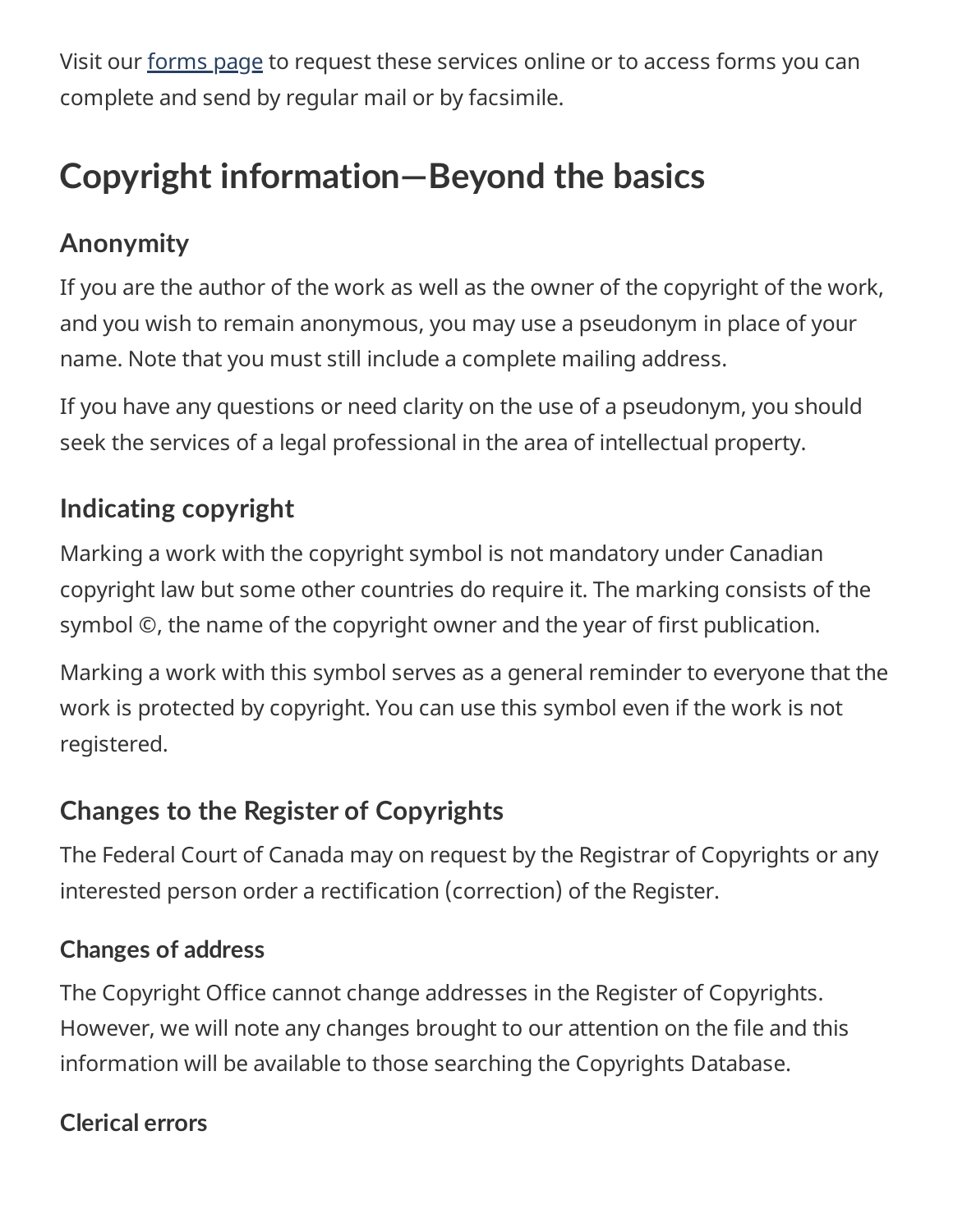The Registrar of Copyrights does not have the authority to correct errors on a certificate of [registration](http://laws-lois.justice.gc.ca/eng/acts/C-42/page-27.html#docCont) with the exception of clerical errors pursuant to section 61 of the *Copyright Act*.

In the case of clerical errors made by the applicant that fall within the scope of section 61 of the *Copyright Act*, the Copyright Office will issue a certificate of correction upon request and payment of the applicable fee. There is a reduced fee for requests made online. If the Copyright Office is responsible for the clerical error, it will issue a corrected certificate at no cost. It should be noted that corrections to errors that are not clerical must be done by order of the Federal Court pursuant to [subsection](http://laws-lois.justice.gc.ca/eng/acts/c-42/page-26.html#s-57ss-%284%29ID0EFBA) 57(4) of the *Copyright Act*.

Visit our fees [page](https://www.ic.gc.ca/eic/site/cipointernet-internetopic.nsf/eng/wr00091.html) for details.

### <span id="page-14-0"></span>**Assignments and licences**

Assignments and licences may be registered with the Copyright Office.

An assignment occurs when a copyright owner transfers part or all of their rights to another party. The assignment may be for the whole term of the copyright or for a certain part of it.

A licence allows someone else to use a work for certain purposes and under certain conditions. The copyright owner still retains ownership.

You can register an assignment or licence by filing with the Copyright Office the original agreement or a photocopy of it, along with the prescribed fee for each work affected by the assignment or licence. You may submit your request online or by mail or facsimile. The Copyright Office will retain a copy of the documentation and return the original documentation along with a certificate of registration.

# <span id="page-14-1"></span>**Additional contacts and information**

Copyright Board of Canada 56 Sparks Street, Suite 800 Ottawa ON K1A 0C9  $Tel: 613-952-8621$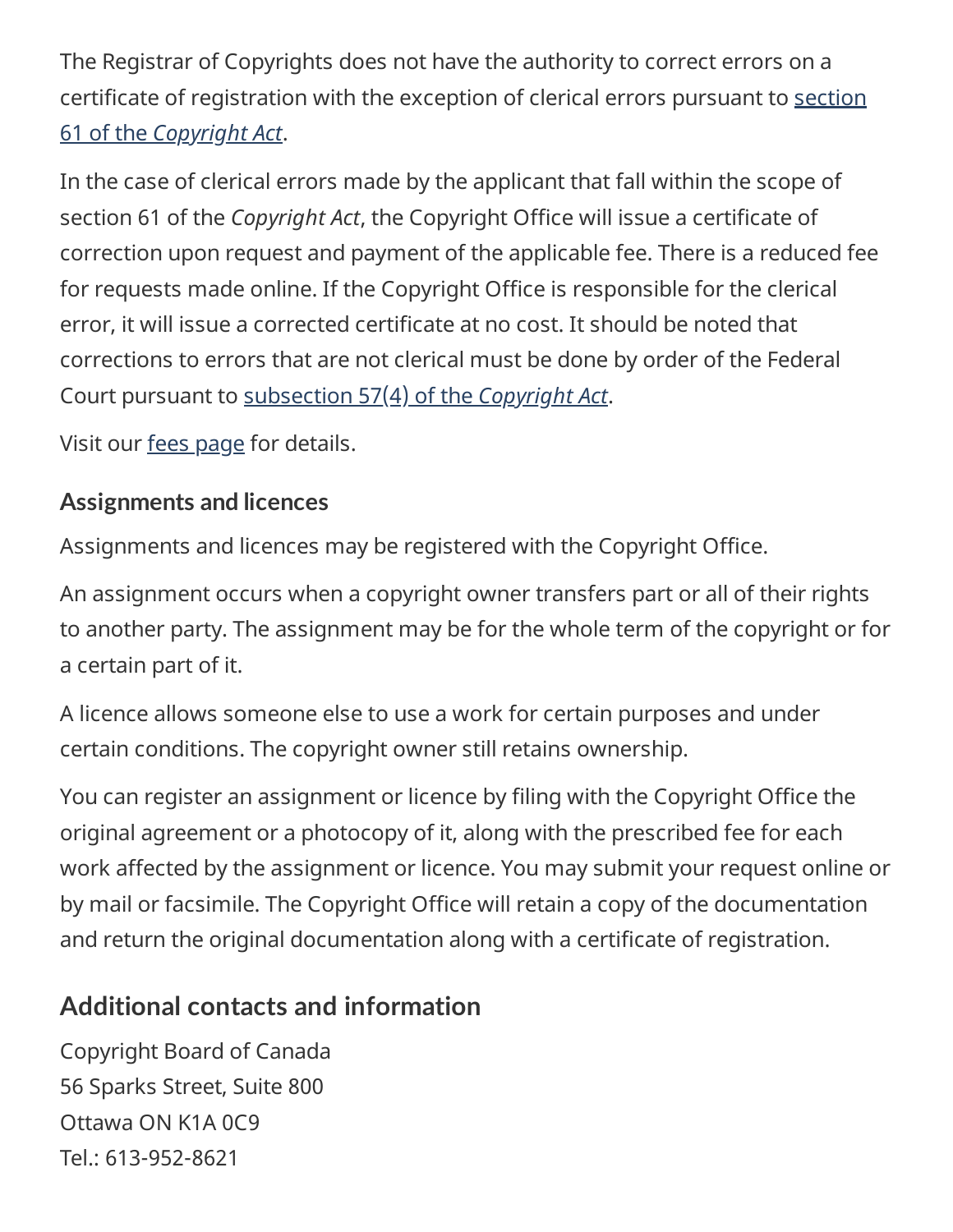Fax: 613-952-8630 [www.cb-cda.gc.ca](http://www.cb-cda.gc.ca/home-accueil-e.html)

The Copyright Board of Canada is the regulatory body that establishes royalties for the use of works protected by copyright when the administration of such copyright has been entrusted to a collective-administration society. The Board may also supervise agreements or licences between users and licensing bodies and issue licences where a copyright owner cannot be located.

#### **Court orders**

The procedure for obtaining court orders is outlined in the *Federal Courts Rules*, available through any local public library or bookstore selling government publications, and on the Justice [Canada](http://www.justice.gc.ca/eng/index.html) website.

#### **Justice Canada**

Laws enacted by the Government of Canada, decisions and reasons for decisions of federally constituted courts and administrative tribunals are subject to special copyright rules. Anyone may, without charge and without asking permission, reproduce federal laws, decisions and reasons for decisions of federal courts and administrative tribunals. The only condition is that due diligence be exercised in ensuring the accuracy of the material reproduced and that the reproduction not be represented as an official version. Electronic copies of federal government acts and regulations (including the *Copyright Act* and *Copyright Regulations*) are available on Justice Canada's [website.](http://www.justice.gc.ca/eng/index.html)

#### **Library andArchives Canada**

Under the *Library and [Archives](http://laws-lois.justice.gc.ca/eng/acts/L-7.7/index.html) of Canada Act* and the Legal Deposit of Publications [Regulations, Canadian](http://laws-lois.justice.gc.ca/eng/regulations/SOR-2006-337/index.html) publishers are obliged to send copies of their publications to Library and Archives Canada within one week of the date they are published.

For more information, please contact:

Legal Deposit Library and Archives Canada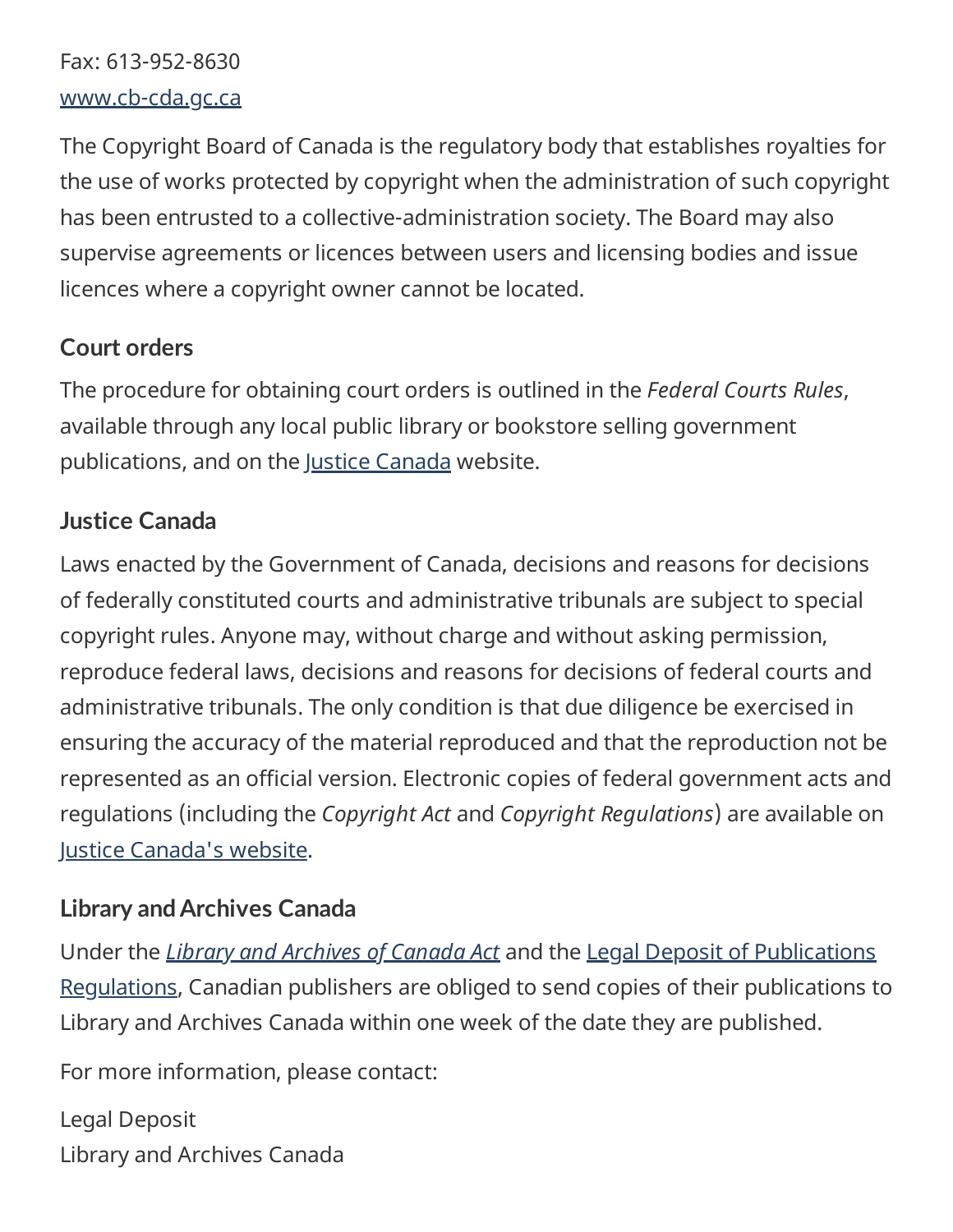395 Wellington Street Ottawa ON K1A 0N4 Tel: 819-997 9565 Toll-free number for Canada: 1-866-578-7777 Fax: 819-997-7019 [www.collectionscanada.gc.ca](http://www.bac-lac.gc.ca/eng/Pages/home.aspx)

# <span id="page-16-0"></span>**Frequently Asked Questions (FAQ)**

Expand all Collapse all

#### $\blacktriangledown$  1. What is copyright?

Copyright is a type of intellectual property protection provided to original literary, musical, dramatic or artistic works. Through copyright, an author enjoys several rights including the right to prevent others from reproducing their work or copying any substantial portion of it. Copyright laws also apply to performers' performances, sound recordings, and communication signals.

#### ▼ 2. What works are not protected by copyright?

There are work products that despite being literary, dramatic, musical, and artistic creations cannot be protected by copyright. These include ideas, facts, short and one-word titles, and works that are not fixed in a material form (i.e works that have not been written down or recorded in a somewhat permanent digital format). Additionally, works which are unoriginal (i.e, works which do not require skills and judgment to create) cannot be protected by copyright law.

## ▼ 3. Do I need to register my copyright in order for my work to be protected? What are the benefits of copyright registration?

No, a copyrightable work is protected by copyright laws the moment it is created and fixed in a material form. Registering your work with the Canadian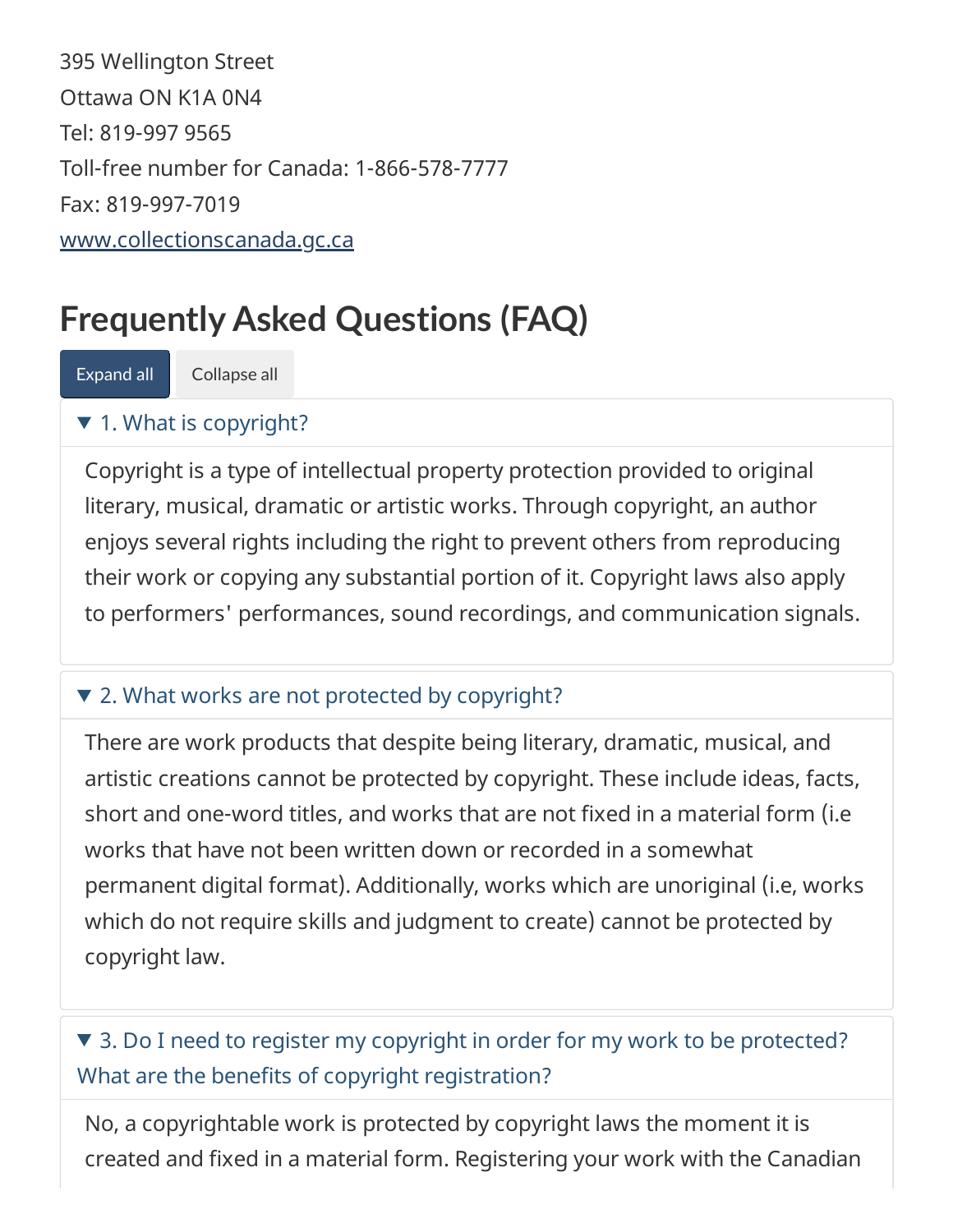Intellectual Property Office is voluntary, but can be beneficial.

First, if you have to enforce your copyright in a lawsuit against an alleged infringer, the copyright registration may be used as evidence against the infringing party that pleads "innocent infringement." An "innocent infringer" can argue in court that they were unaware of any copyrights in the infringed work due to the lack of registration. The courts will generally award lesser penalties if indeed the infringer is found to be an "innocent infringer."

Second, a registration can be produced in the court as evidence to support that copyright exists and that the registrant is the owner of the work.

#### ▼ 4. How long does copyright last?

Currently, copyright protection lasts for the entirety of the author's life plus 50 years after his or her death. In the case of a work that has multiple authors, the copyright will last for 50 years after the death of the last surviving author. However, the Canada-United States-Mexico Agreement will require Canada to extend to terms of copyright protection offered in the *Copyright Act*.

#### ▼ 5. What happens when copyright protection ends or expires?

When the duration of copyright protection expires, works fall into the public domain and are free to be used and enjoyed by anyone without the need to acquire permission. For example, William Shakespeare's plays are part of the public domain, and therefore everyone may produce or publish them without having to acquire permission or pay royalties.

#### ▼ 6. Do I need to mark my work with the copyright symbol?

No, Canadian copyright laws do not require marking a work with the copyright symbol (©) for the work to be protectable. Nonetheless, there may be some benefits to marking your works with the copyright symbol. For instance, the copyright symbol serves as a deterrent and a reminder that copyright is being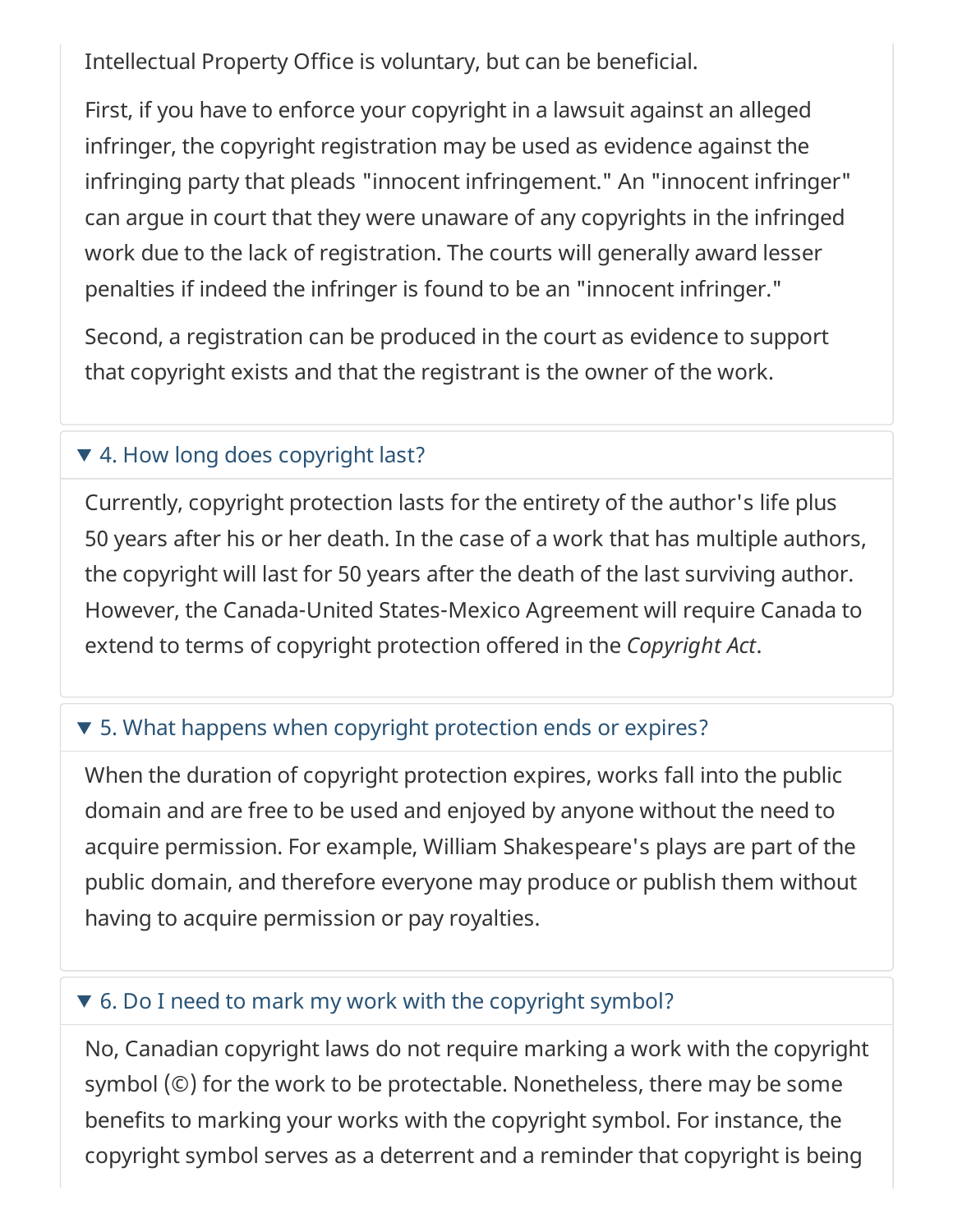claimed in the work. In case of a lawsuit, the copyright symbol could also be used as evidence against an "innocent infringement" claim. Additionally, since there are some jurisdictions that do require works to be marked, it may be a safer option to mark the works with the copyright symbol when using them online or in a foreign jurisdiction.

Generally, an acceptable use of the marking consists of the symbol ©, the name of the copyright owner and the year of first publication. As examples, "© Jane Doe, 2019" or "Copyright © - 2019". The copyright symbol may be used even if the work has not been registered.

#### ▼ 7. How can I register the copyright in my work?

In order to register your copyright you must file an application accompanied by the appropriate fee to the Canadian Intellectual Property Office (CIPO), a federal agency responsible for the administration and processing of intellectual property rights in Canada, including the registration of copyrights.

You can file your application for copyright registration with CIPO electronically, by mail or by fax. Applications submitted electronically pay a fee of \$50 (CAD), whereas any application submitted via mail or fax will pay a fee of \$65 (CAD).

#### ▼ 8. Is there a way to ensure my copyright is protected internationally?

While there is no international copyright registration system, there are international treaties and conventions, such as the Berne Convention and the WIPO Copyright Treaty, that may extend copyright protection in foreign jurisdictions without having to obtain copyright registration. These international agreements require members to recognize the copyright of authors and rights holders from other signatory nations as if the work was created within the member's jurisdiction.